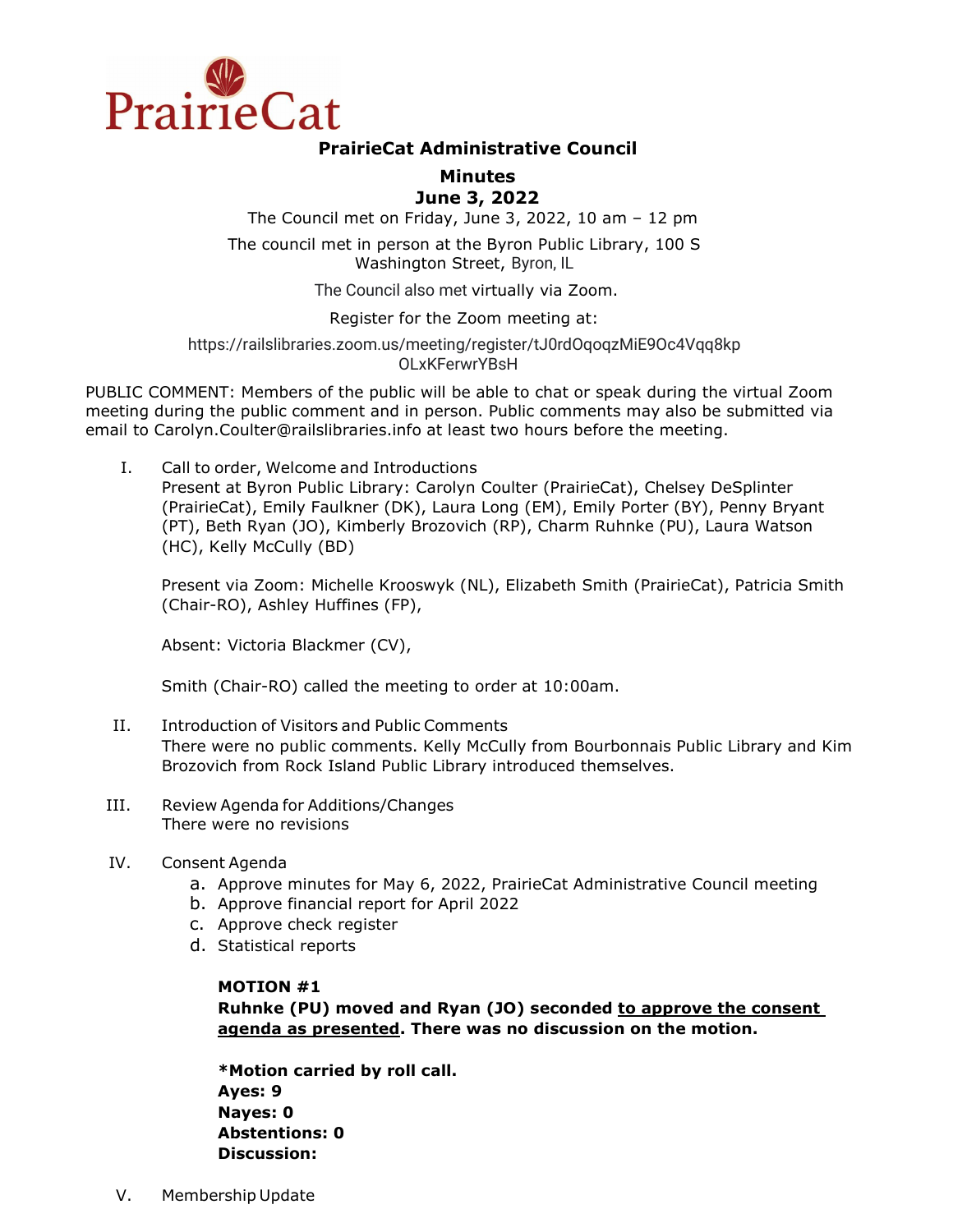a. Update, Mt. Carroll, and North Chicago projects

Coulter (PrairieCat) stated we are continuing to move forward with both Mt. Carroll and North Chicago. PrairieCat just received our project manager for North Chicago. We will be working with Emanual from Innovative, who we have worked with before.

Coulter also gave an update on Lostant's progress, saying they are doing well adding materials. According to PrairieCat's rules, when a library has added a quarter of their materials, they are required to start placing holds. However, because Lostant only has one employee to work on this, we are afraid they will fall behind on adding materials if we require them to place holds at this time. Coulter asked the Council if it would be ok to delay Lostant's requirement of placing holds. The Council agrees Lostant will not have to place holds until Fiscal Year 2023.

### VI. Administrative Issues

- a. Welcome new members and recognize departing members Coulter (PrairieCat) welcomed the new Administrative Council members, Kelly McCully (BD) from Bourbonnais Public Library and Kim Brozovich (RP) from Rock Island Public Library. Emily Faulkner (DK) and Laura Watson (HC) were congratulated on starting their second term on the Administrative Council. Coulter thanked Emily Porter (BY) and Patricia Smith (RO) for their service on the Administrative Council
- b. ACTION: Elect officers and appoint check signers Emily Faulkner (DK) has agreed to serve as Chair. The Council nominated Ashley Huffines (FP) as Vice-Chair; Laura Long (EM) as Secretary; and Victoria Blackmer (CV) as Treasurer. The Council appointed Beth Ryan (JO) as chair of the Resource Sharing Committee.

#### **MOTION #2**

**Ruhnke (PU) moved and Porter (BY) seconded to approve the Administrative Council Officers, Faulkner (DK) as Chair; Huffines (FP) as Vice-Chair; Long (EM) as Secretary; and Blackmer (CV) as Treasurer; Ryan (JO) Resource Sharing Chair. There was no discussion on the motion.** 

**\*Motion carried by roll call. Ayes: 10 Nayes: 0 Abstentions: 0 Discussion:**

c. ACTION: Approve Meeting dates

#### **MOTION #3**

**Ryan (JO) moved and Bryant (PT) seconded to approve the FY23 meeting dates as presented. There was no discussion on the motion.** 

**\*Motion carried by roll call. Ayes: 10 Nayes: 0 Abstentions: 0 Discussion:**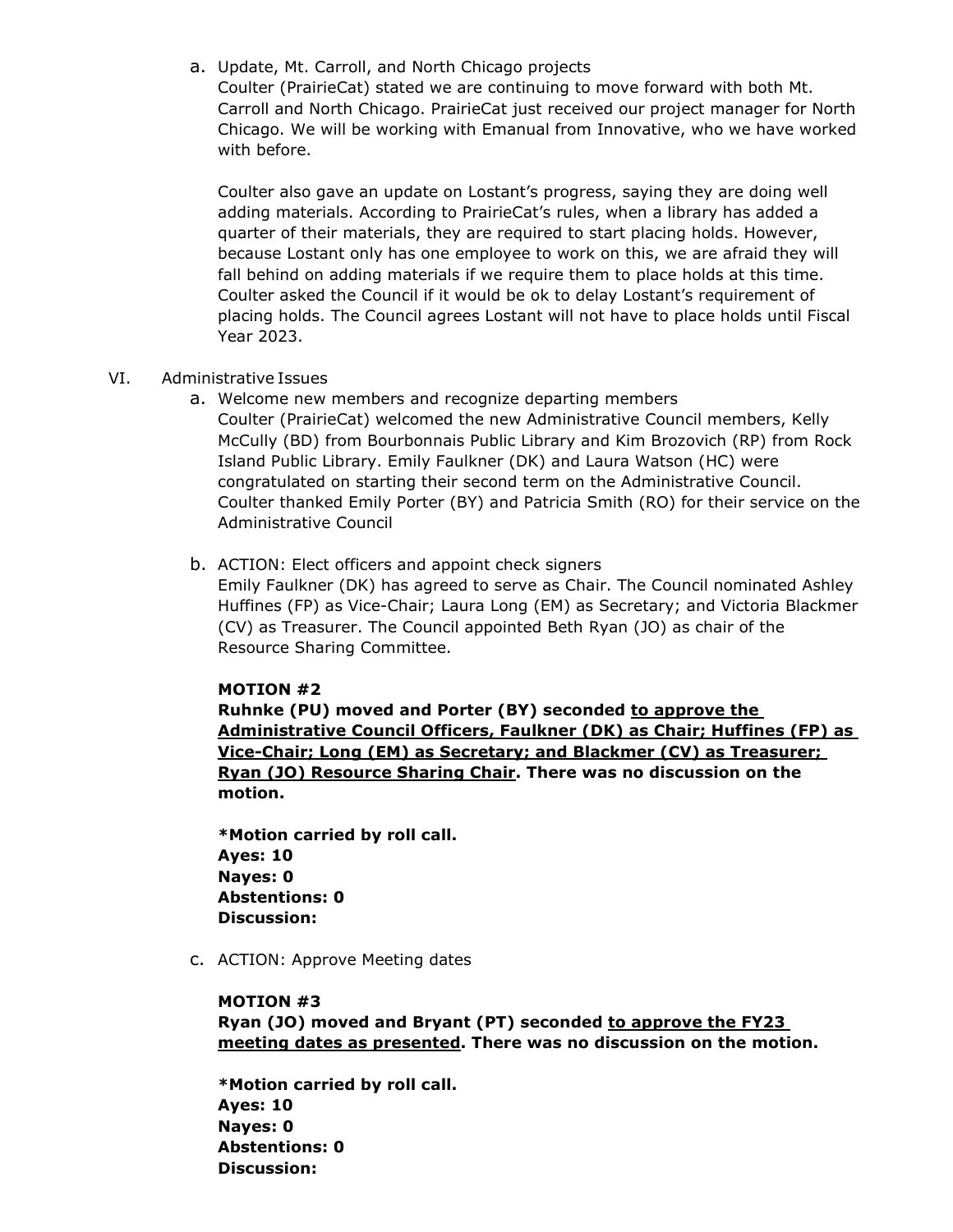d. Review closed session recordings for possible release or deletion (after 18 months)

Coulter (PrairieCat) stated PrairieCat's only closed session recording is from June 2020. This closed session is the director's yearly performance review. The Council agrees to delete the June 2020 closed session.

**e.** ACTION: Approve change to General Policy Manual regarding system membership requirement for ILL barcode program

Coulter (PrairieCat) mentioned that after a recent review brought on by an inquiry from a non-RAILS library, it was noticed that our ILL Barcode policy in the General Policy Manual does not specify that a library must be a member of the appropriate library system to participate. It is suggested to bring the General Policy Manual in line with the circulation manual (as well as the original intent of the policy) by specifying RAILS/system membership requirement for participation.

Long (EM) asked if we should specifically name RAILS or simply say statewide system. Porter (BY) suggested leaving it specifically RAILS, saying if a library from another state system wants to buy a barcode, the Council can reassess at that time. The Council agrees to keep the wording specific to RAILS.

### **MOTION #4**

**Porter (DK) moved and Watson (HC) seconded to approve change to General Policy Manual regarding system membership requirement for ILL barcode program. There was no discussion on the motion.** 

**\*Motion carried by roll call. Ayes: 10 Nayes: 0 Abstentions: 0 Discussion:**

f. Discussion: reinstating compliance rules for FY23

Smith (PrairieCat) stated that twice a year, usually in August and February, we review member compliance. We look at lending materials, OCLC membership, and item entry. PrairieCat also requires the Delegates to attend at least two of the four Delegate Assembly's and at least one of those attendances has to be inperson, if a library does not meet this requirement, they can be fined \$150. Because of the Pandemic, PrairieCat has been reviewing the compliance reports, but has not been enforcing the compliance rules. Should these rules be enforced again in Fiscal Year 23?

Faulkner (DK) stated that as long as Zoom attendance counts for quorum, PrairieCat should not enforce the in-person attendance. However, if Illinois goes back to requiring an in-person quorum, PrairieCat should then enforce in person attendance for the Delegates Assembly meetings. The Council agrees to only require in-person attendance when in-person quorum is required. PrairieCat will also begin enforcing compliance rules for Fiscal Year 2023.

g. IGA for upgrade from BO to FP, Hinckley Public Library Coulter (PrairieCat) said, due to an increased budget, Hinckley Public Library must upgrade from Basic Online to a Fully Participating membership. The Council agrees to recommend upgrading Hinckley Public Library to Fully Participating to the Delegates Assembly.